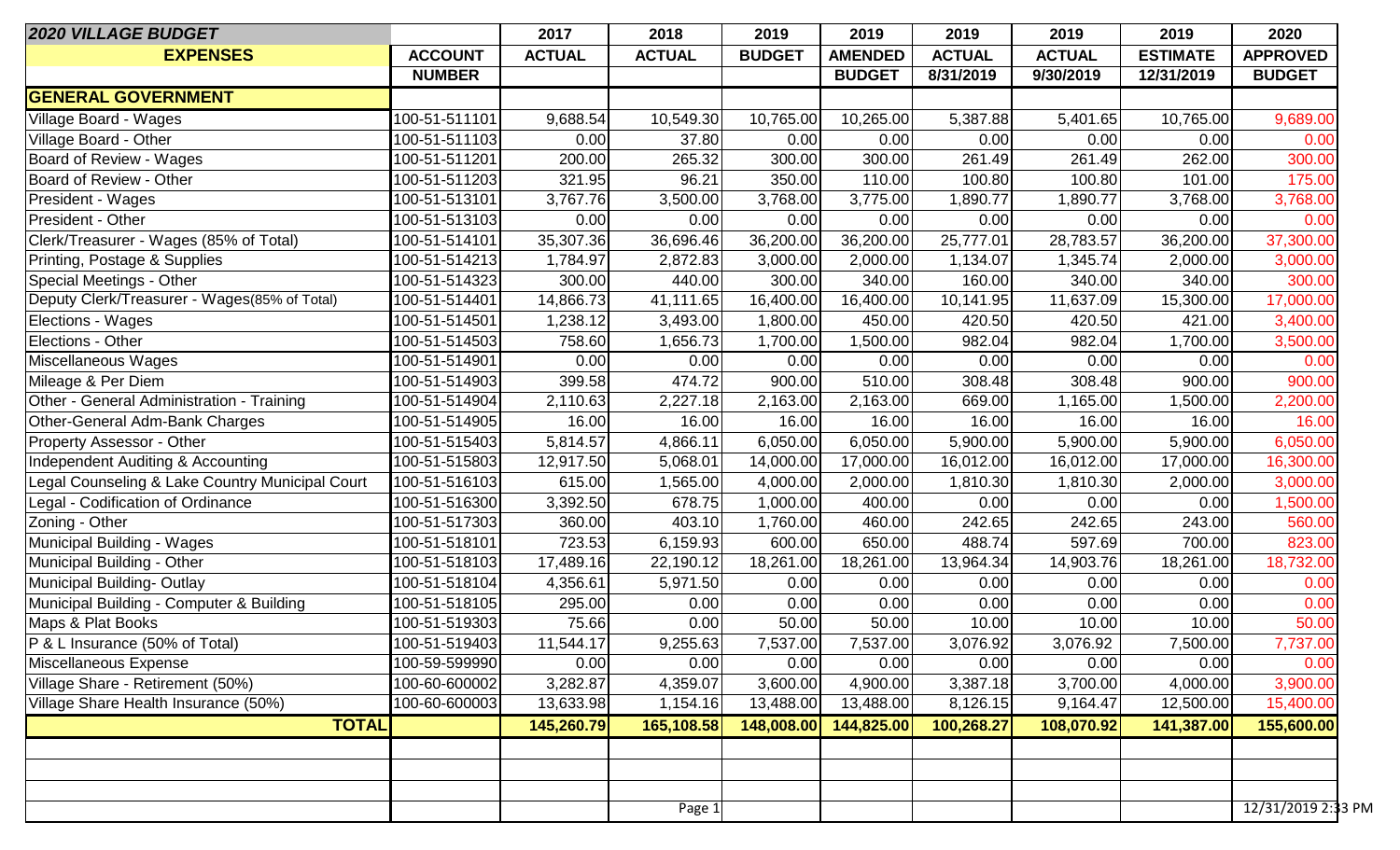|                                              |                | 2017          | 2018              | 2019          | 2019           | 2019          | 2019          | 2019            | 2020                           |
|----------------------------------------------|----------------|---------------|-------------------|---------------|----------------|---------------|---------------|-----------------|--------------------------------|
| <b>EXPENSES</b>                              | <b>ACCOUNT</b> | <b>ACTUAL</b> | <b>ACTUAL</b>     | <b>BUDGET</b> | <b>AMENDED</b> | <b>ACTUAL</b> | <b>ACTUAL</b> | <b>ESTIMATE</b> | <b>APPROVED</b>                |
|                                              | <b>NUMBER</b>  |               |                   |               | <b>BUDGET</b>  | 8/31/2019     | 9/30/2019     | 12/31/2019      | <b>BUDGET</b>                  |
| <b>PUBLIC SAFETY</b>                         |                |               |                   |               |                |               |               |                 |                                |
| <b>Fire Suppression - Wages</b>              | 100-52-522001  | 793.14        | 758.40            | 600.00        | 800.00         | 546.79        | 692.94        | 800.00          | 800.00                         |
| <b>Fire Suppression - Other</b>              | 100-52-522003  | 31,189.19     | 32,001.97         | 35,342.00     | 35,342.00      | 9,180.99      | 9,255.99      | 30,000.00       | 59,950.00                      |
| <b>Fire Suppression - Outlay</b>             | 100-52-522004  | 0.00          | 0.00              | 0.00          | 0.00           | 67,876.00     | 67,876.00     | 0.00            | 0.00                           |
| Fire Suppression - Gas/Maintenance           | 100-52-522005  | 18,578.32     | 13,453.39         | 17,935.00     | 17,935.00      | 11,287.61     | 11,391.44     | 17,000.00       | 18,035.00                      |
| <b>Fire Suppression- Safety Grants</b>       | 100-52-522007  | 0.00          | 774.50            | 3,275.00      | 3,275.00       | 0.00          | 0.00          | 3,275.00        | 0.00                           |
| <b>Fire Suppression- Utilities</b>           | 100-52-522008  | 5,086.17      | 5,134.30          | 5,450.00      | 5,450.00       | 3,028.61      | 3,296.47      | 4,600.00        | 5,010.00                       |
| Fire Suppression - P&L&WC Insurance Prem.    | 100-52-522009  | 9,242.64      | 7,323.17          | 6,678.00      | 7,160.00       | 4,309.16      | 4,309.16      | 6,678.00        | 6,855.00                       |
| Fire Suppression- Fire Fighter & Officer Pay | 100-52-522011  | 16,710.00     | 16,312.00         | 17,000.00     | 17,000.00      | 0.00          | 0.00          | 17,000.00       | 17,000.00                      |
| <b>Warning System</b>                        | 100-52-524300  | 3160.44       | 31.77             | 500.00        | 500.00         | 0.00          | 0.00          | 0.00            | 500.00                         |
| <b>EMS District Outlay</b>                   | 100-52-524599  | 17,894.15     | 69,151.98         | 22,623.00     | 22,623.00      | 22,623.00     | 22,623.00     | 22,623.00       | 23,189.00                      |
| Building Inspector - Other                   | 100-52-523103  | 4,636.80      | 4,058.77          | 3,000.00      | 3,000.00       | 3,791.33      | 6,374.61      | 7,000.00        | 3,500.00                       |
| <b>TOTAL</b>                                 |                | 107,290.85    | 149,000.25        | 112,403.00    | 113,085.00     | 122,643.49    | 125,819.61    | 108,976.00      | 134,839.00                     |
|                                              |                |               |                   |               |                |               |               |                 |                                |
|                                              |                |               |                   |               |                |               |               |                 |                                |
|                                              |                |               |                   |               |                |               |               |                 |                                |
|                                              |                |               |                   |               |                |               |               |                 |                                |
|                                              |                |               |                   |               |                |               |               |                 |                                |
| <b>HEALTH &amp; SOCIAL SERVICES</b>          |                |               |                   |               |                |               |               |                 |                                |
| Pest & Animal Control                        | 100-54-543003  | 2,014.83      | 1,894.96          | 2,265.00      | 2,265.00       | 2,057.65      | 2,060.40      | 2,100.00        | 2,302.00                       |
| <b>TOTAL</b>                                 |                | 2,014.83      | 1,894.96          | 2,265.00      | 2,265.00       | 2,057.65      | 2,060.40      | 2,100.00        | 2,302.00                       |
|                                              |                |               |                   |               |                |               |               |                 |                                |
|                                              |                |               |                   |               |                |               |               |                 |                                |
|                                              |                |               |                   |               |                |               |               |                 |                                |
|                                              |                |               |                   |               |                |               |               |                 |                                |
|                                              |                |               |                   |               |                |               |               |                 |                                |
|                                              |                |               |                   |               |                |               |               |                 |                                |
|                                              |                |               |                   |               |                |               |               |                 |                                |
|                                              |                |               |                   |               |                |               |               |                 |                                |
|                                              |                |               |                   |               |                |               |               |                 |                                |
|                                              |                |               |                   |               |                |               |               |                 |                                |
|                                              |                |               |                   |               |                |               |               |                 |                                |
|                                              |                |               |                   |               |                |               |               |                 |                                |
|                                              |                |               |                   |               |                |               |               |                 |                                |
|                                              |                |               | <del>Page 2</del> |               |                |               |               |                 | <del>12/31/2019 2:3</del> 3 PM |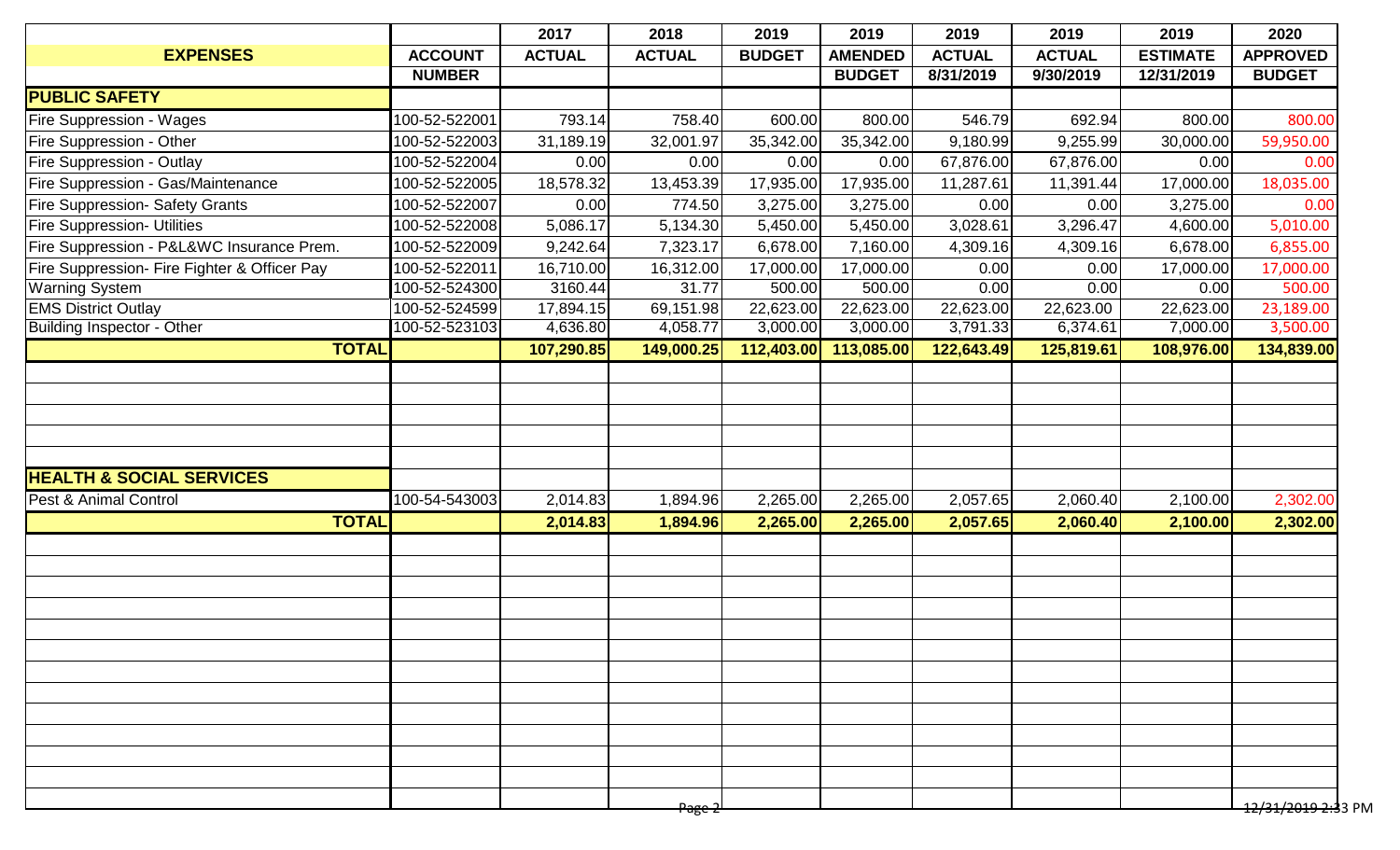|                                |                | 2017          | 2018          | 2019          | 2019           | 2019          | 2019          | 2019            | 2020               |
|--------------------------------|----------------|---------------|---------------|---------------|----------------|---------------|---------------|-----------------|--------------------|
| <b>EXPENSES</b>                | <b>ACCOUNT</b> | <b>ACTUAL</b> | <b>ACTUAL</b> | <b>BUDGET</b> | <b>AMENDED</b> | <b>ACTUAL</b> | <b>ACTUAL</b> | <b>ESTIMATE</b> | <b>APPROVED</b>    |
|                                | <b>NUMBER</b>  |               |               |               | <b>BUDGET</b>  | 8/31/19       | 9/30/2019     | 12/31/2019      | <b>BUDGET</b>      |
| <b>PUBLIC WORKS</b>            |                |               |               |               |                |               |               |                 |                    |
| Machinery & Equipment - Others | 100-53-531103  | 5,035.73      | 4,771.23      | 8,800.00      | 10,000.00      | 8,669.66      | 8,965.33      | 10,000.00       | 6,900.00           |
| Machinery & Equipment - Outlay | 100-53-531104  | 0.00          | 0.00          | 0.00          | 0.00           | 0.00          | 0.00          | 0.00            | 0.00               |
| Street Maintenance - Wages     | 100-53-533101  | 3,383.67      | 5,424.50      | 4,600.00      | 4,300.00       | 2,979.84      | 3,496.38      | 4,000.00        | 4,500.00           |
| Street Maintenance - Other     | 100-53-533103  | 2,211.10      | 2,058.14      | 8,000.00      | 4,101.00       | 3,391.81      | 3,391.81      | 4,000.00        | 6,000.00           |
| Street Maintenance - Outlay    | 100-53-533104  | 0.00          | 56,257.75     | 0.00          | 0.00           | 5,771.00      | 5,771.00      | 0.00            | 0.00               |
| Garage - Wages                 | 100-53-531201  | 1,849.05      | 1,605.29      | 1,350.00      | 2,350.00       | 1,717.62      | 1,793.01      | 2,350.00        | 3,000.00           |
| Garage- Other                  | 100-53-531203  | 109.16        | 0.00          | 0.00          | 0.00           | 0.00          | 0.00          | 0.00            | 4,000.00           |
| Snow & Ice Control - Wages     | 100-53-533301  | 830.25        | 1,463.42      | 1,800.00      | 2,300.00       | 1,683.70      | 1,683.70      | 2,000.00        | 2,500.00           |
| Snow & Ice Control - Other     | 100-53-533303  | 3,235.09      | 16,268.82     | 20,000.00     | 28,000.00      | 27,942.12     | 27,942.12     | 28,000.00       | 25,000.00          |
| Street Lighting - Other        | 100-53-534203  | 13,671.27     | 13,278.99     | 14,000.00     | 14,000.00      | 6,943.59      | 8,052.31      | 11,000.00       | 12,000.00          |
| Garbage & Refuse - Other       | 100-57-571003  | 23,948.00     | 23,561.12     | 24,000.00     | 22,000.00      | 14,647.34     | 16,396.96     | 22,000.00       | 16,000.00          |
| Storm Drainage- Other          | 100-53-534403  | 0.00          | 3,800.00      | 5,000.00      | 1,000.00       | 0.00          | 0.00          | 0.00            | 2,000.00           |
| Recycling - Wages              | 100-57-571101  | 5,523.33      | 5,146.91      | 3,850.00      | 5,300.00       | 3,613.39      | 4,018.39      | 4,300.00        | 5,000.00           |
| Recycling - Other              | 100-57-571103  | 10,061.73     | 9,130.74      | 9,450.00      | 8,950.00       | 5,805.20      | 6,537.57      | 8,700.00        | 9,465.00           |
| <b>TOTAL</b>                   |                | 69,858.38     | 142,766.91    | 100,850.00    | 102,301.00     | 83,165.27     | 88,048.58     | 96,350.00       | 96,365.00          |
|                                |                |               |               |               |                |               |               |                 |                    |
|                                |                |               |               |               |                |               |               |                 |                    |
|                                |                |               |               |               |                |               |               |                 |                    |
|                                |                |               |               |               |                |               |               |                 |                    |
|                                |                |               |               |               |                |               |               |                 |                    |
|                                |                |               |               |               |                |               |               |                 |                    |
|                                |                |               |               |               |                |               |               |                 |                    |
| <b>LEISURE ACTIVITIES</b>      |                |               |               |               |                |               |               |                 |                    |
|                                |                |               |               |               |                |               |               |                 |                    |
| Parks - Wages<br>Parks - Other | 100-55-555101  | 2,297.71      | 2,668.27      | 2,350.00      | 3,600.00       | 2,665.33      | 3,212.69      | 3,300.00        | 4,350.00           |
|                                | 100-55-555103  | 4,741.56      | 5,283.36      | 5,500.00      | 5,300.00       | 3,080.98      | 3,388.24      | 4,500.00        | 9,225.00           |
| Parks - Outlay                 | 100-55-555104  | 4,356.61      | 13,253.50     | 0.00          | 0.00           | 0.00          | 0.00          | 0.00            | 0.00               |
| Recreation                     | 100-55-552000  | 100.00        | 0.00          | 250.00        | 250.00         | 250.00        | 250.00        | 250.00          | 800.00             |
| <b>Holiday Decorations</b>     | 100-55-554100  | 0.00          | 28.20         | 3,000.00      | 3,000.00       | 0.00          | 0.00          | 3,000.00        | 3,000.00           |
| <b>TOTAL</b>                   |                | 11,495.88     | 21,233.33     | 11,100.00     | 12,150.00      | 5,996.31      | 6,850.93      | 11,050.00       | 17,375.00          |
|                                |                |               |               |               |                |               |               |                 |                    |
|                                |                |               |               |               |                |               |               |                 |                    |
|                                |                |               |               |               |                |               |               |                 |                    |
|                                |                |               |               |               |                |               |               |                 |                    |
|                                |                |               | Page 3        |               |                |               |               |                 | 12/31/2019 2:33 PM |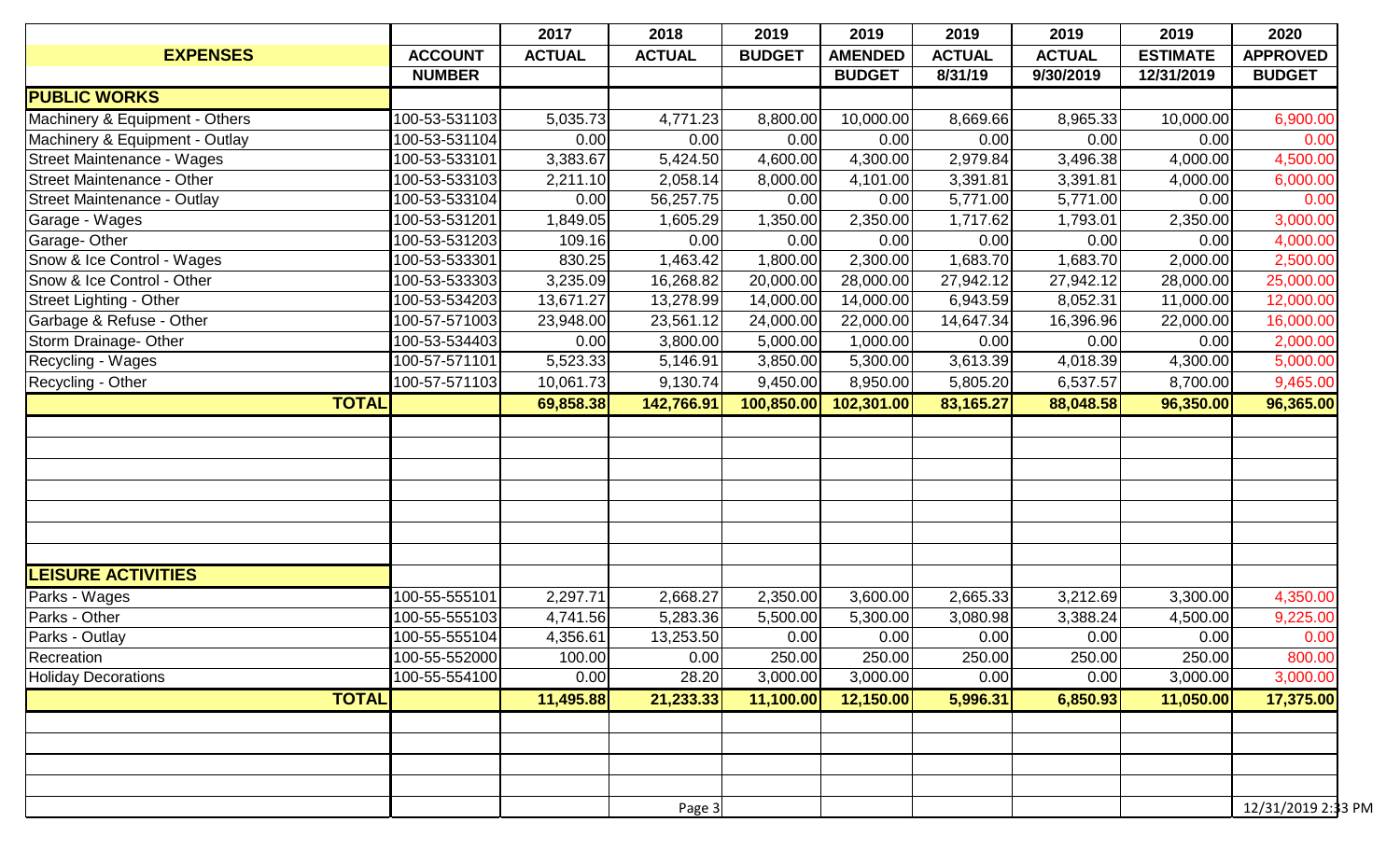|                                                    |                | 2017          | 2018          | 2019          | 2019           | 2019          | 2019          | 2019            | 2020               |
|----------------------------------------------------|----------------|---------------|---------------|---------------|----------------|---------------|---------------|-----------------|--------------------|
| <b>EXPENSES</b>                                    | <b>ACCOUNT</b> | <b>ACTUAL</b> | <b>ACTUAL</b> | <b>BUDGET</b> | <b>AMENDED</b> | <b>ACTUAL</b> | <b>ACTUAL</b> | <b>ESTIMATE</b> | <b>APPROVED</b>    |
|                                                    | <b>NUMBER</b>  |               |               |               | <b>BUDGET</b>  | 8/31/2019     | 9/30/2019     | 12/31/2019      | <b>BUDGET</b>      |
| <b>CONSERVATION &amp; DEVELOPMENT</b>              |                |               |               |               |                |               |               |                 |                    |
| <b>Weed Control</b>                                | 100-55-556303  | 3,035.10      | 3,951.20      | 5,000.00      | 5,000.00       | 110.97        | 3,489.07      | 3,500.00        | 4,000.00           |
| <b>TOTAL</b>                                       |                | 3,035.10      | 3,951.20      | 5,000.00      | 5,000.00       | 110.97        | 3489.07       | 3,500.00        | 4,000.00           |
| <b>CAPITAL INVESTMENTS</b>                         |                |               |               |               |                |               |               |                 |                    |
| Fire Department Fund - Replacement                 | 100-113102     | 29,000.00     | 29,000.00     | 29,000.00     | 29,000.00      | 0.00          | 0.00          | 29,000.00       | 24,677.00          |
| <b>Street Replacement</b>                          | 100-113103     | 21,819.00     | 21,500.00     | 17,000.00     | 17,000.00      | 17,000.00     | 17,000.00     | 17,000.00       | 10,000.00          |
| Capital Purchases & Cont. Fund                     | 100-113302     | 0.00          | 0.00          | 0.00          | 0.00           | 0.00          | 0.00          | 0.00            | 0.00               |
| <b>Public Safety</b>                               | 100-113106     | 0.00          | 0.00          | 0.00          | 0.00           | 0.00          | 0.00          | 0.00            | 0.00               |
| Municipal Building/Computer                        | 100-113310     | 11,050.00     | 16,568.00     | 2,476.00      | 2,476.00       | 2,476.00      | 2,476.00      | 2,476.00        | 1,500.00           |
| Parks Replacement Fund                             | 100-113301     | 3,200.00      | 4,075.00      | 8,950.00      | 8,950.00       | 8,950.00      | 8,950.00      | 8,950.00        | 7,000.00           |
| Machinery/Equipment Replacement (DPW)              | 100-113320     | 11,315.00     | 11,097.00     | 15,381.00     | 15,381.00      | 15,381.00     | 15,381.00     | 15,381.00       | 10,664.00          |
| <b>Recycling Center</b>                            | 100-113104     | 8,000.00      | 0.00          | 3,000.00      | 3,000.00       | 3,000.00      | 3,000.00      | 3,000.00        | 2,500.00           |
| <b>TOTAL</b>                                       |                | 84,384.00     | 82,240.00     | 75,807.00     | 75,807.00      | 46,807.00     | 46,807.00     | 75,807.00       | 56,341.00          |
|                                                    |                |               |               |               |                |               |               |                 |                    |
| <b>TOTAL EXPENDITURES W/o DEBT SERV.</b>           |                | 423,339.83    | 566,195.23    | 455,433.00    | 455,433.00     | 361,048.96    | 381,146.51    | 439,170.00      | 466,822.00         |
|                                                    |                |               |               |               |                |               |               |                 |                    |
|                                                    |                |               |               |               |                |               |               |                 |                    |
|                                                    |                |               |               |               |                |               |               |                 |                    |
|                                                    |                |               |               |               |                |               |               |                 |                    |
|                                                    |                |               |               |               |                |               |               |                 |                    |
|                                                    |                |               |               |               |                |               |               |                 |                    |
|                                                    |                |               |               |               |                |               |               |                 |                    |
| <b>DEBT SERVICE EXPENSE</b>                        |                |               |               |               |                |               |               |                 |                    |
| <b>Transfer from Principle Debt Service Budget</b> | 100-58-581003  | 75,826.34     | 86,858.37     | 93,600.00     | 93,600.00      | 78,614.50     | 78,614.50     | 93,600.00       | 95,040.00          |
| <b>Transfer from Interest Debt Service Budget</b>  | 100-58-582003  | 38,821.21     | 36,439.93     | 32,894.00     | 32,894.00      | 28,799.15     | 28,799.15     | 32,894.00       | 28,378.00          |
| Other Interest & Fiscal Charges                    | 100-58-582900  | 625.00        | 625.00        | 625.00        | 625.00         | 625.00        | 625.00        | 625.00          | 625.00             |
| <b>TOTAL</b>                                       |                | 115,272.55    | 123,923.30    | 127,119.00    | 127,119.00     | 108,038.65    | 108,038.65    | 127,119.00      | 124,043.00         |
|                                                    |                |               |               |               |                |               |               |                 |                    |
| <b>TOTAL EXPENDITURES W/ DEBT SERV.</b>            |                | 538,612.38    | 690,118.53    | 582,552.00    | 582,552.00     | 469,087.61    | 489,185.16    | 566,289.00      | 590,865.00         |
|                                                    |                |               |               |               |                |               |               |                 |                    |
|                                                    |                |               |               |               |                |               |               |                 |                    |
|                                                    |                |               |               |               |                |               |               |                 |                    |
|                                                    |                |               | Page 4        |               |                |               |               |                 | 12/31/2019 2:33 PM |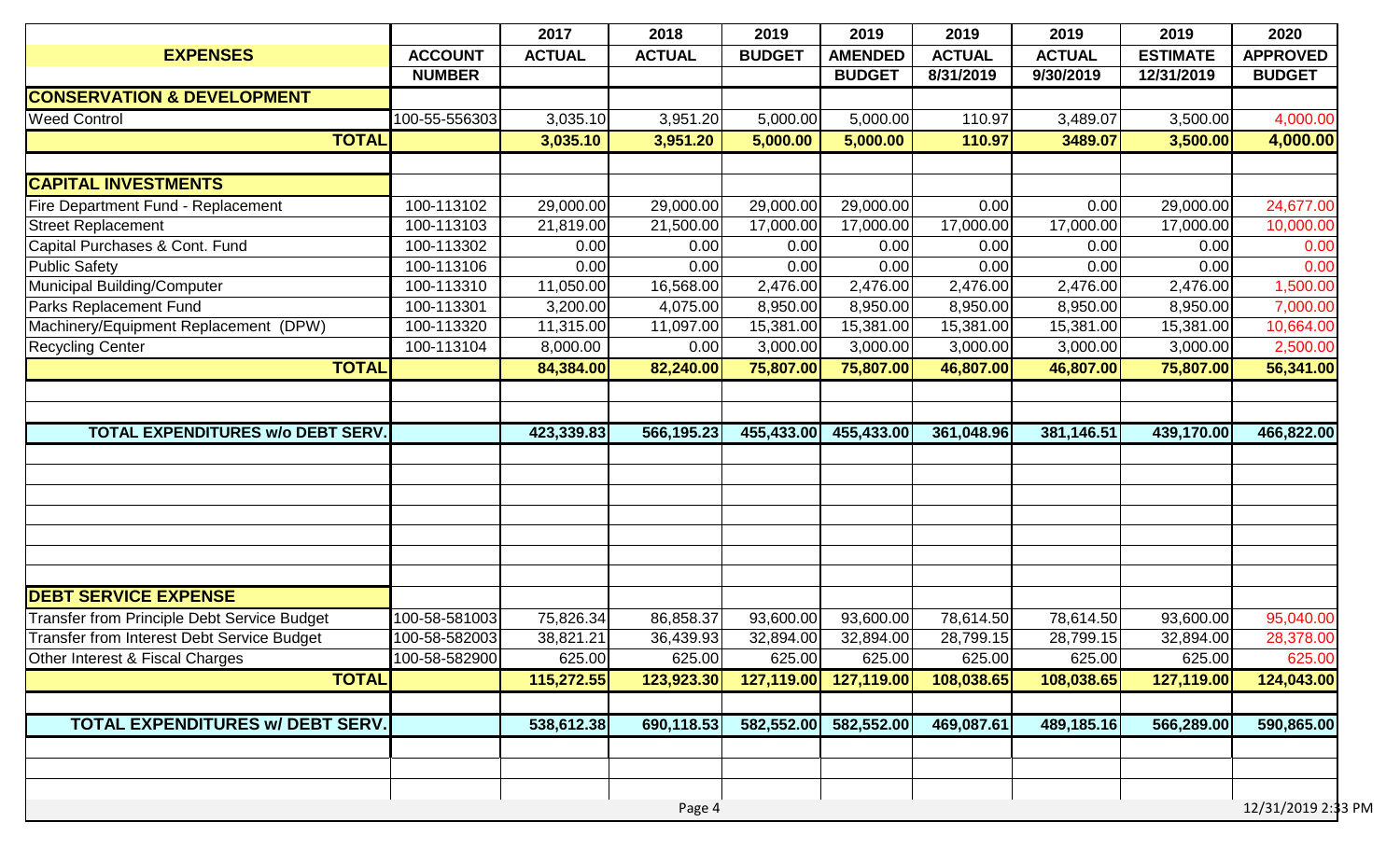| 2017<br>2018<br>2019<br>2019<br>2019<br>2019                                                                                                   | 2019            | 2020            |
|------------------------------------------------------------------------------------------------------------------------------------------------|-----------------|-----------------|
| <b>ACTUAL</b><br><b>AMENDED</b><br><b>REVENUES</b><br><b>ACCOUNT</b><br><b>ACTUAL</b><br><b>BUDGET</b><br><b>ACTUAL</b><br><b>ACTUAL</b>       | <b>ESTIMATE</b> | <b>APPROVED</b> |
| <b>NUMBER</b><br><b>BUDGET</b><br>8/31/2019<br>9/30/19                                                                                         | 12/31/2019      | <b>BUDGET</b>   |
| <b>TAXES (Includes Debt Service)</b>                                                                                                           |                 |                 |
| <b>General Property Taxes for Village</b><br>100-41-411100<br>302,147.05<br>314,505.40<br>316,986.00<br>316,986.00<br>313,359.36<br>313,359.36 | 316,986.00      | 317,032.00      |
| <b>TOTAL</b><br>314,505.40<br>316,986.00<br>316,986.00<br>313,359.36<br>313,359.36<br>302,147.05                                               | 316,986.00      | 317,032.00      |
| <b>INTERGOVERNMENTAL REVENUES</b>                                                                                                              |                 |                 |
| <b>State Shared Taxes</b><br>100-42-422100<br>53,311.40<br>53,116.50<br>53,340.00<br>53,340.00<br>12,466.63<br>12,466.63                       | 53,340.00       | 53,403.00       |
| <b>Fire Dues From State</b><br>100-42-422300<br>6,403.84<br>5,900.00<br>6,256.75<br>5,900.00<br>1,875.41<br>1,875.41                           | 5,900.00        | 6,800.00        |
| 100-42-424190<br>735.80<br>735.80<br>708.00<br>718.41<br>719.00<br>719.00<br><b>Computer Aid</b>                                               | 736.00          | 736.00          |
| 20,412.90<br>20,412.90<br><b>State Aid-Road Allotment</b><br>100-42-424410<br>25,201.12<br>30,321.41<br>27,217.00<br>27,217.00                 | 27,217.00       | 24,495.00       |
| 100-42-424290<br>Other Public Safety - Grants<br>0.00<br>0.00<br>0.00<br>0.00<br>0.00<br>0.00                                                  | 0.00            | 0.00            |
| 2,000.00<br>County Aid - Highway<br>100-42-425100<br>2,000.00<br>2,000.00<br>2,000.00<br>0.00<br>0.00                                          | 2,000.00        | 2,000.00        |
| <b>DNR Pilot - Taxes</b><br>100-41-413200<br>80.07<br>80.07<br>0.00<br>80.07<br>80.00<br>80.00                                                 | 80.00           | 80.00           |
| 100-42-425200<br>2,200.00<br>2,169.78<br>2,200.00<br>2,172.96<br>2,172.96<br><b>Recycling Aid</b><br>2,170.32                                  | 2,173.00        | 2,200.00        |
| <b>TOTAL</b><br>91,456.00<br>89,874.75<br>94,662.92<br>91,456.00<br>37,663.70<br>37,743.77                                                     | 91,446.00       | 89,714.00       |
| <b>LICENSES AND PERMITS</b>                                                                                                                    |                 |                 |
| 100-43-431100<br>2,050.00<br>2,255.69<br>2,050.00<br>2,050.00<br>2,098.99<br>2,098.99<br><b>Liquor Licenses</b>                                | 2,099.00        | 2,050.00        |
| <b>Business &amp; Occupational Licenses</b><br>100-43-431200<br>1,007.50<br>820.02<br>900.00<br>900.00<br>1,069.06<br>1,099.06                 | 1,070.00        | 1,000.00        |
| 750.00<br>Dog Licenses<br>100-43-431800<br>625.73<br>581.03<br>586.03<br>785.49<br>750.00                                                      | 582.00          | 600.00          |
| 9,072.34<br><b>Building Permits</b><br>100-43-432100<br>5,217.00<br>4,524.74<br>4,000.00<br>4,000.00<br>9,152.34                               | 9,200.00        | 5,000.00        |
| 100-43-432910<br><b>CATV Fees</b><br>11,567.42<br>12,200.00<br>12,200.00<br>9,245.73<br>9,245.73<br>12,109.93                                  | 12,200.00       | 12,231.00       |
| 100-44-444000<br>Zoning Fees & Permits<br>150.00<br>150.00<br>100.00<br>100.00<br>165.00<br>165.00                                             | 300.00          | 150.00          |
| 100-43-432900<br><b>Miscellaneous Permits</b><br>70.00<br>270.00<br>0.00<br>0.00<br>0.00<br>0.00                                               | 0.00            | 0.00            |
| <b>TOTAL</b><br>20,847.41<br>20,756.11<br>20,000.00<br>20,000.00<br>22,232.15<br>22,347.15                                                     | 25,451.00       | 21,031.00       |
|                                                                                                                                                |                 |                 |
| <b>FINES, FORFETURES &amp; PENALITIES</b>                                                                                                      |                 |                 |
| 0.00<br>0.00<br>0.00<br>0.00<br>100-44-441200<br>0.00<br>0.00<br><b>Parking Violations</b>                                                     | 0.00            | 0.00            |
| <b>TOTAL</b><br>0.00<br>0.00<br>0.00<br>0.00<br>0.00<br>0.00                                                                                   | 0.00            | 0.00            |
| <b>PUBLIC CHARGES FOR SERVICES</b>                                                                                                             |                 |                 |
| <b>Publication Fees</b><br>100-45-451800<br>141.60<br>96.31<br>0.00<br>128.60<br>128.60<br>0.00                                                | 129.00          | 0.00            |
| 40,000.00<br>100-42-425210<br>41,063.45<br>40,000.00<br>39,522.25<br>39,522.25<br><b>Other Recycling</b><br>40,038.20                          | 39,523.00       | 40,000.00       |
| <b>TOTAL</b><br>40,179.80<br>41,159.76<br>40,000.00<br>39,650.85<br>39,650.85<br>40,000.00                                                     | 39,652.00       | 40,000.00       |
|                                                                                                                                                |                 |                 |
|                                                                                                                                                |                 |                 |
|                                                                                                                                                |                 |                 |
|                                                                                                                                                |                 |                 |
|                                                                                                                                                |                 |                 |